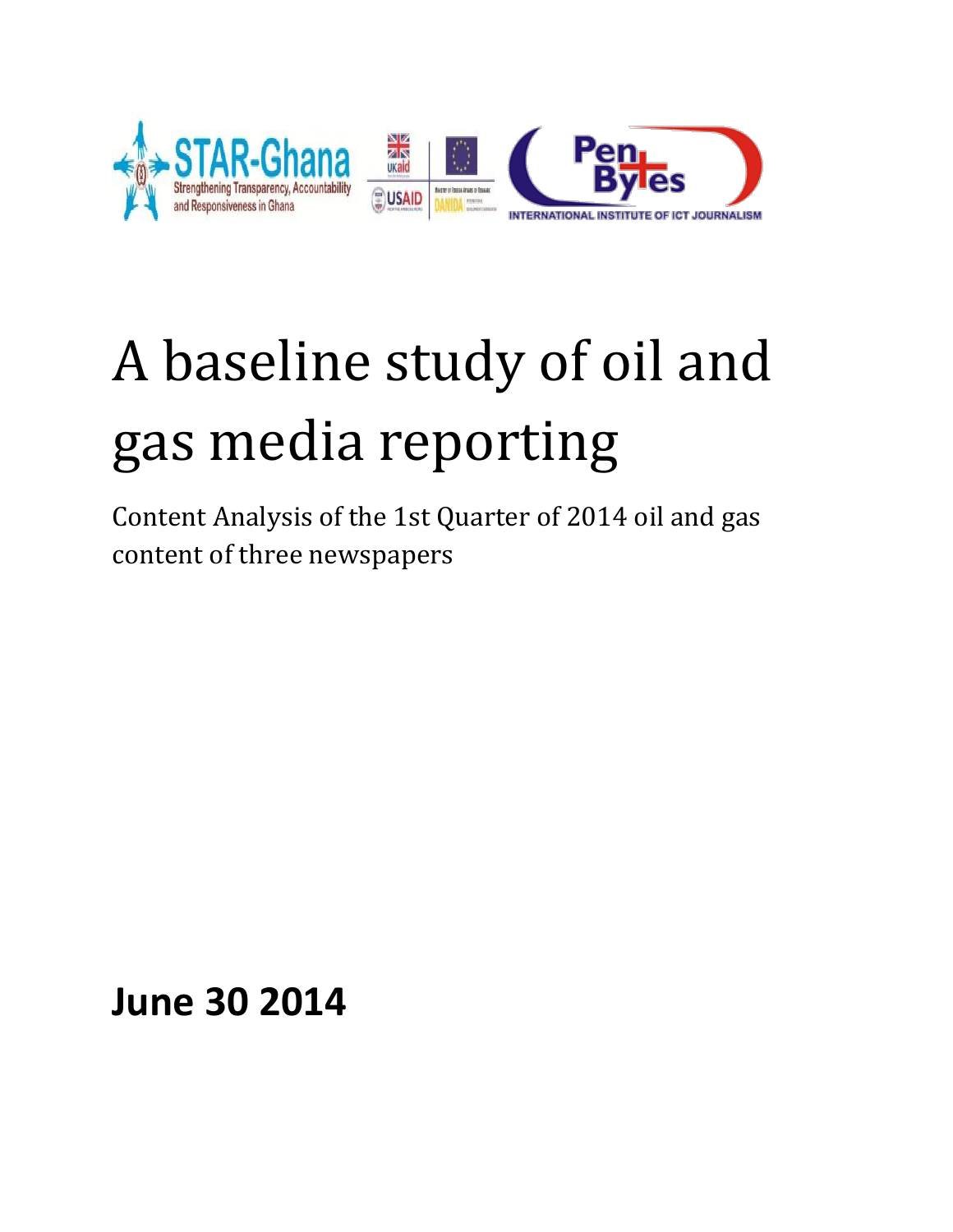# **Contents**

| $\mathbf{1}$ . |     |                                                                                  |
|----------------|-----|----------------------------------------------------------------------------------|
| a.             |     |                                                                                  |
| b.             |     |                                                                                  |
| c.             |     |                                                                                  |
| 2.             |     |                                                                                  |
| a.             |     |                                                                                  |
|                | i.  |                                                                                  |
|                | ii. |                                                                                  |
| 3.             |     |                                                                                  |
| 4.             |     |                                                                                  |
| .5.            |     |                                                                                  |
|                |     |                                                                                  |
|                | 1a. | Frequency Table for January-March 2014 Oil & Gas content in three newspapers  15 |
|                | 1.b | Frequency Table for January-March 2013 Oil & Gas content in three newspapers  15 |
|                |     |                                                                                  |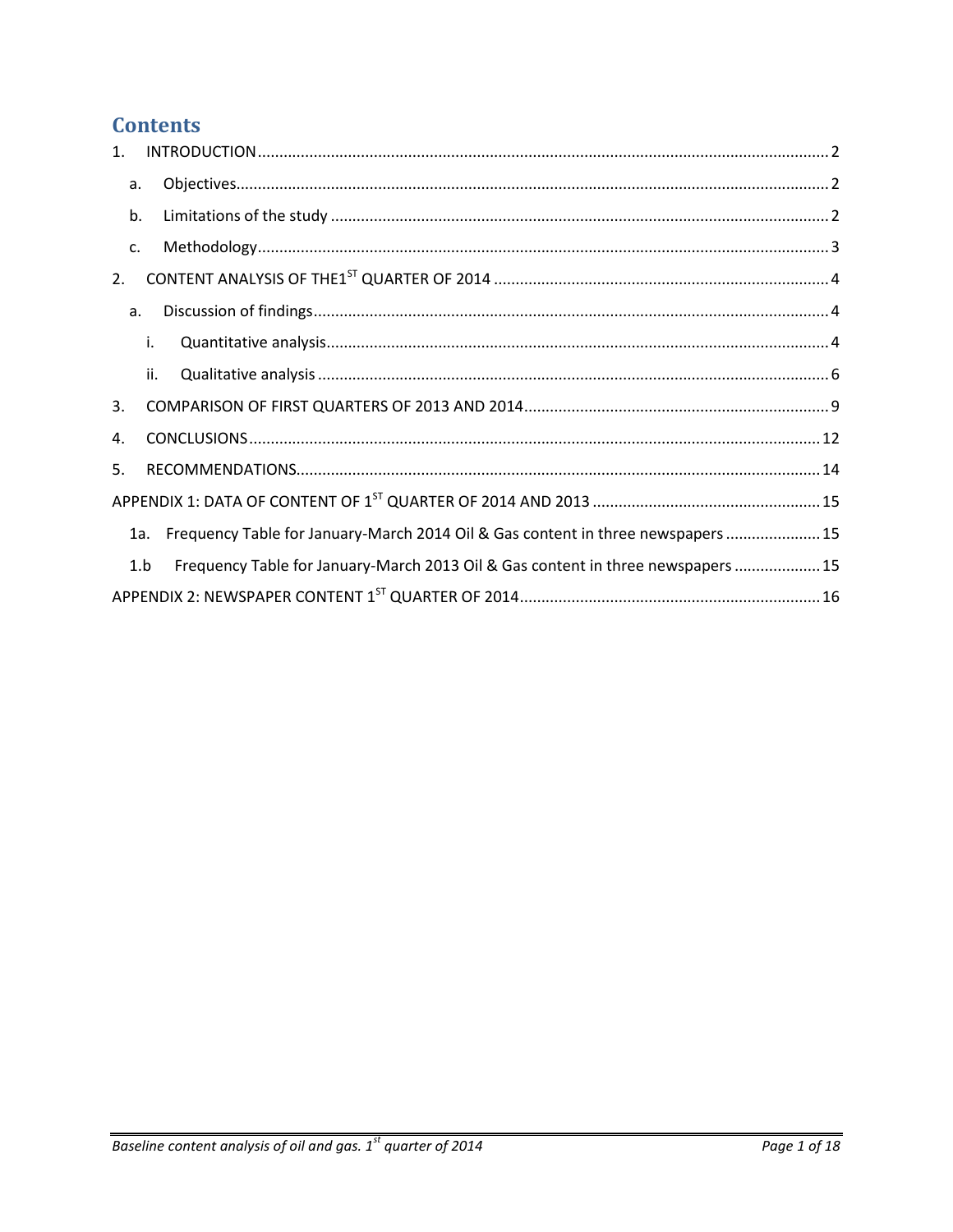## **1. INTRODUCTION**

<span id="page-2-0"></span>This is a report of a content analysis of three newspapers (*Daily Graphic*, *The Ghanaian Times* and the *Daily Guide*, the first two being state-owned and the third a privately-owned). The analysis was of the oil and gas content of the newspapers during the first quarter of 2014. Additionally, the results from the analysis of the 2014 gas and oil content is compared with the results of the same period for 2013, which was conducted for the client PenPlusBytes last year. This report is organized under five main sections: Introduction, Content analysis of the first quarter of 2014, Comparison of the results of the first quarters of 2013 and 2014, Findings and conclusions, and Recommendations.

Oil and gas is defined here as relating specifically to Ghana's oil and gas industry—that is, the matters and institutions relating to the oil find offshore in the Western Region. The definition of oil and gas in this report excludes general petroleum issues and institutions; for instance energy/electricity, as well as petrol and gas for domestic usage.

#### **a. Objectives**

<span id="page-2-1"></span>To allow for comparison, the objectives set out for this baseline study were the same as those set for the 2013 study. They are four-fold, and are as follows:

- i. To assess the quantity and quality of oil and gas reporting for the first quarter of 2014.
- ii. To establish the adequacy or paucity of content, and the style as well as the nature of reporting and writing.
- iii. To assess the potential of recent media content to make a desirable impact in the media's watchdog role for Ghana's emerging oil and gas industry.
- iv. To glean lessons from the analysis for the development of a training program for journalists; and if necessary, to embark on appropriate lobbying of media managers to increase the quantity and improve the quality of oil and gas reporting.

## **b. Limitations of the study**

<span id="page-2-2"></span>The limitations of this study are three-fold:

- i. The three-month duration (sample size) is short and weakens the generalizability of the results of the analysis.
- ii. As it was in 2013, selecting the first three months of 2014 instead of, for instance, selecting consecutive months over several months could also be considered a limitation.
- iii. The content analysis was limited to only print newspapers for convenience because it is easier to access. The broadcast media of radio and television are much more difficult to access, rendering them impractical as a resource to conduct this type of content analysis.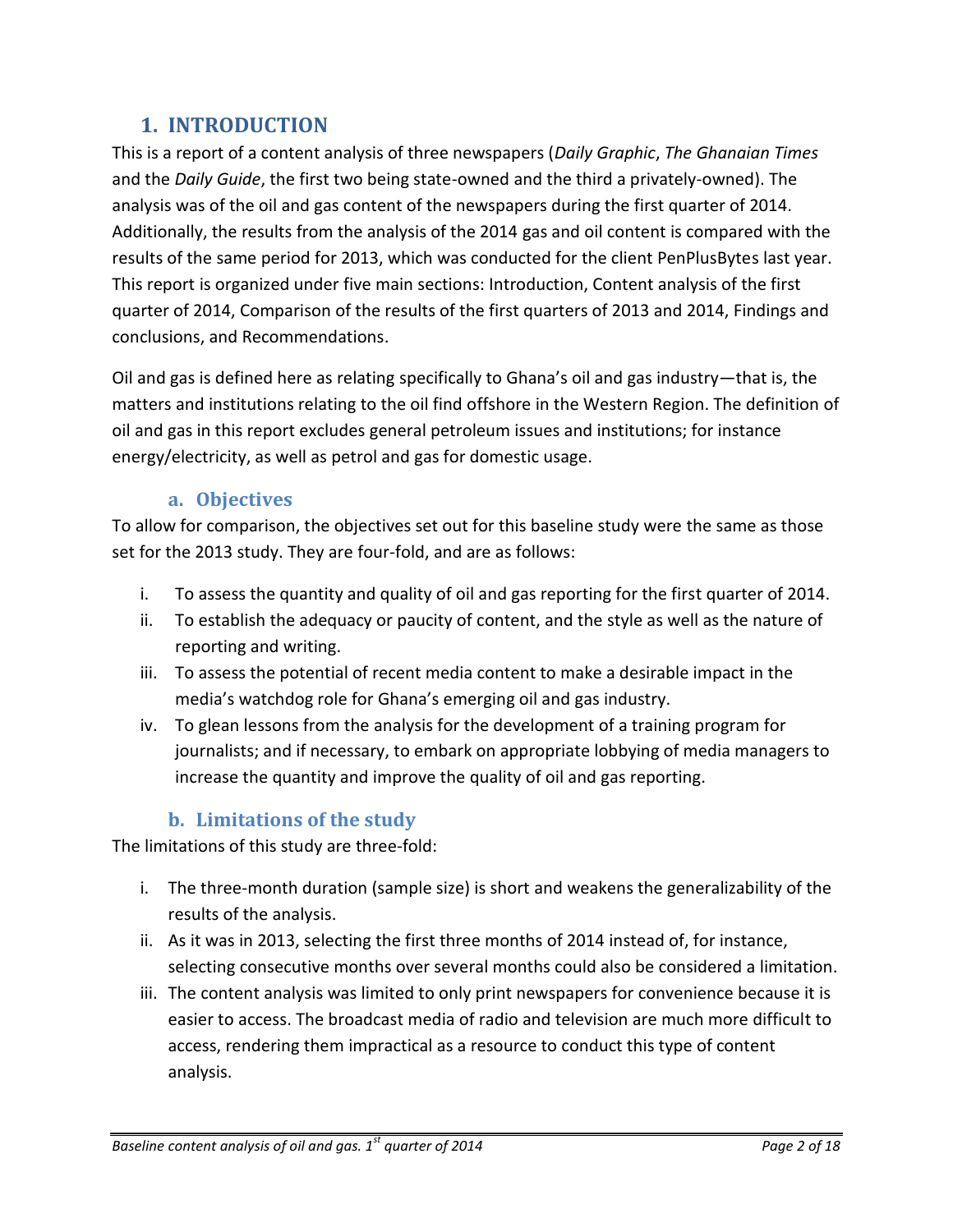Owing to these limitations, at best, the results of this baseline study should be considered as a snapshot of oil and gas media content. However, even a snapshot of oil and gas content over only a three-month period and of the same quarter in two consecutive years may be a reflection of a consistent picture of oil and gas reporting on the whole. An unrepresentative and small sample size of the newspapers used does not therefore invalidate the results presented in this report.

## **c. Methodology**

<span id="page-3-0"></span>The methodology used in the content analysis was three-pronged.

- i. First, the January, February and March editions of the three newspapers were skimmed through to identify all mentions and content (news stories, feature articles and advertisements) that had any bearing on the emerging oil and gas sector of Ghana's economy. This first level of analysis included energy-related content like fuel price increases and electricity cuts.
- ii. On the second level of search, the selection was narrowed down to only oil and gas content. The identified content was recorded and then counted. This phase of the analysis is presented in this report as the Quantitative Analysis. $<sup>1</sup>$ </sup>
- iii. The third and final phase of the content analysis entailed reading and analysing the quality of content and to draw conclusions as well as to make recommendations. This phase of the analysis is presented in this report as the Qualitative Analysis.

 $\overline{a}$ 

 $^{\rm 1}$  See Appendix 2 for a detailed list of the newspaper content during the first quarter of 2014. The list *includes the name of the newspaper, date of publication, page number of the publication, and comments that identify the type of content—whether it is a news story, feature article or an advertisement.*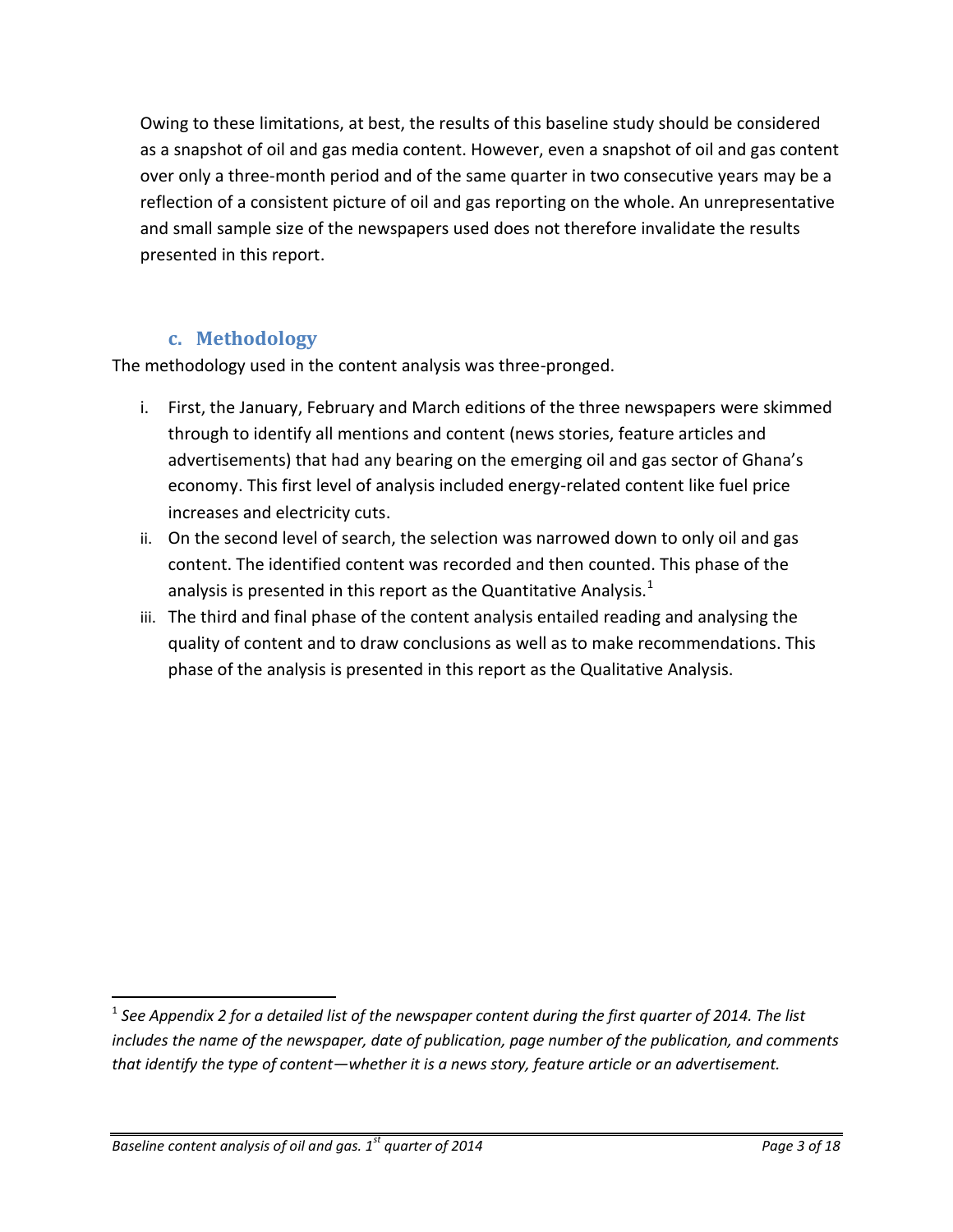# <span id="page-4-1"></span><span id="page-4-0"></span>**2. CONTENT ANALYSIS OF THE1ST QUARTER OF 2014**

## **a. Discussion of findings**

The results of the content analysis of the three newspapers for the first quarter of 2014 are presented below in two sections: quantitative analysis and qualitative analysis.

## **i. Quantitative analysis**

<span id="page-4-2"></span>The three newspapers reviewed during the period January, February and March of 2014 had 57 mentions (content) of oil and gas. The content is categorized into news stories (47 items), feature articles (5 items) and advertisements (5 items). Advertisements are generated by news sources for promotional purposes and are devoid of editorial control. Features and news stories, on the other hand, are the outcomes of editorial decisions, which are either at the initiative of the media staffers or present the coverage and reporting of news sources. For this reason, this quantitative analysis will isolate editorial content (52 items) from advertorial content (5 items).<sup>2</sup>

## **Privately-owned versus state-owned media coverage:**

Of the three newspapers reviewed, the *Daily Guide* published the highest number of substantive oil and gas content (i.e. news stories and feature articles combined) (48%) followed by the *Daily Graphic* (39%) and the *Ghanaian Times* (19%). During the period under review, more news stories (47) were published than feature articles (5). Of these, the *Daily Guide* published the highest number of news stories (51%) whilst the *Daily Graphic* published 28% and the *Ghanaian Times* had 21%.

## **Sources of media content:**

 $\overline{a}$ 

The nature of the oil and gas industry is such that it presents an immense potential for the resources to be mismanaged through acts of corruption and abuses as well as intentional acts

of omissions and commissions. It is this potential for mismanagement and corruption that makes the sources of media content on oil and gas very critical. For the media to play its all-important watchdog role to benefit the citizenry, it must have an effective investigative posture and this should include the ability and willingness to generate its own critical, well-sourced and balanced content instead of relying on oil and gas industry sources that could be misleading. An over-reliance on oil and gas



*2 See Appendix 1.a. for the Frequency Table for January-March 2014 Oil & Gas content in the three newspapers studied.*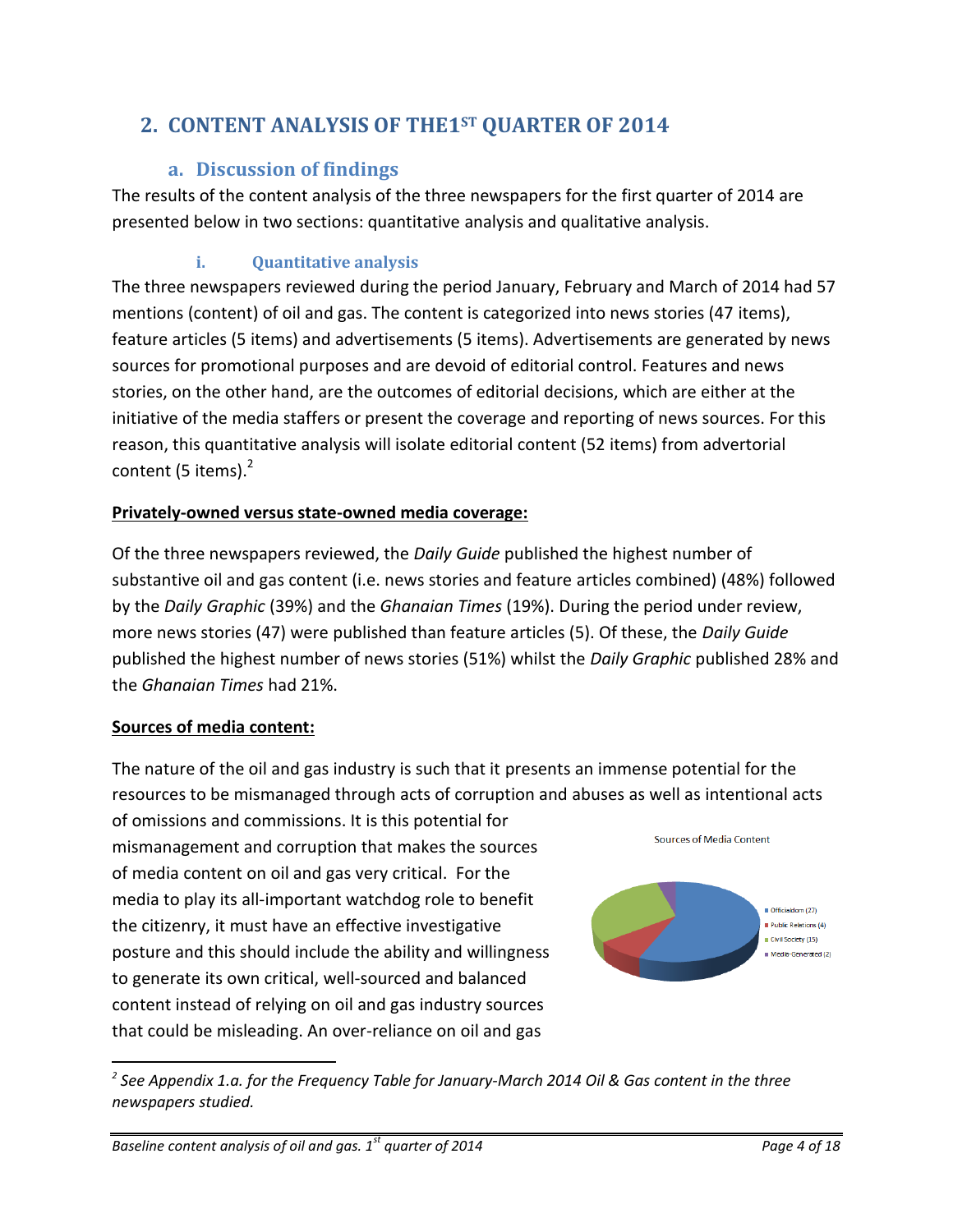industry sources for media content is dangerous to ensuring the sound management of Ghana's oil and gas resource.

## **'Officialdom' reporting/coverage:**

The content under review indicates a heavy reliance of the newspapers studied on officialdom from the oil and gas industry (31 items). This content comprised of public relations-type content in which the media published material that should have been used as advertising but was rather used as news to praise the beneficiaries/targets (4 items). Some of the content comprise of Corporate Social Responsibility initiatives by the oil and gas industry.

#### **Civil Society sourcing:**

The other important source of the content of the newspapers studied revealed that a large number came from CSOs. The CSO category includes registered local and international nongovernmental organizations as well as individuals from academia who contribute to public discourse on the oil and gas industry.

The CSOs generated 15 items for the media in comparison to the two items that were generated by the media itself. The CSO-generated content were in pronouncements made by CSO representatives who used the media to share information with the citizenry or in feature articles. Some of the contents were the outcomes of research conducted by CSOs as well as warnings given to Ghanaians to become concerned with the goings-on in the oil and gas industry, which are not of benefit to them.

Unfortunately, the CSO-generated content, which provided leads to other stories, did not receive follow-ups from journalists who work in the media. Mostly, they were published as single news items and left to alone without follow-ups until another time when other content trickled in from a CSO. Ideally, CSOs and the media should together constitute the conscience of a nation.

#### **Media-generated content:**

The content of the newspapers reviewed indicated that only 3.9 per cent of oil and gas was generated by the media itself—that is, people who work in the industry as employees/journalists. The remaining 96.1 per cent made it into the newspaper space as a result of information provided by outside sources, namely officials and operatives of the oil and gas industry and Civil Society Organizations.



Media versus Other sources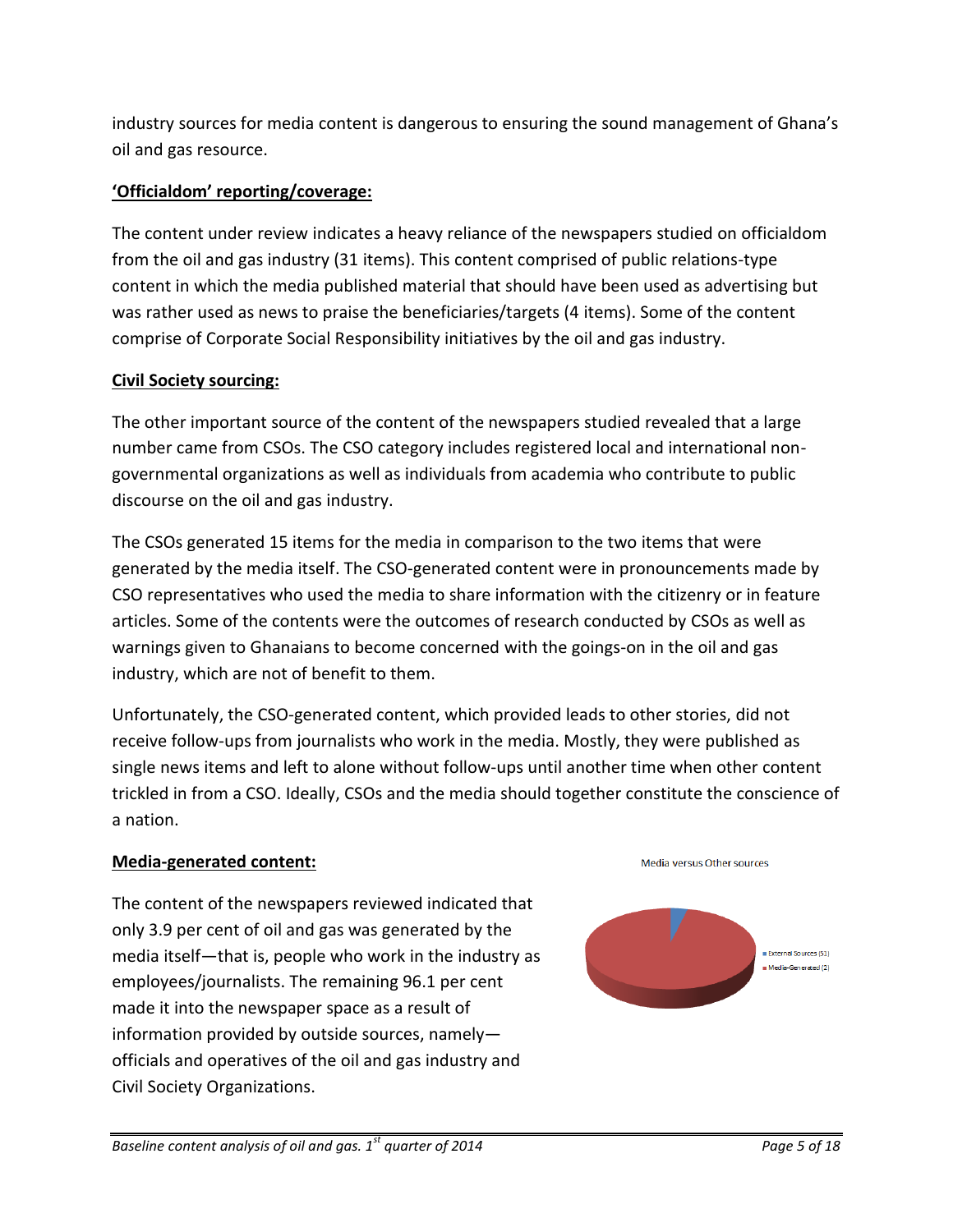#### **Paucity of feature articles:**

During the three months period under review, only five (5) feature articles were published by the three newspapers. Feature articles (as well as radio and television documentaries) offer

something different from news stories. The uniqueness of well-treated features lies in the opportunity they give to enhancing understanding and clarifying issues in a more focused, thorough and meaningful manner, with the necessary background information. Adding features to news stories therefore present a better mix and package in any relentless effort to keep the public wellinformed of happenings in the oil and gas industry. Exclusively focusing on news stories deprives the citizenry of the full force of media content.



**Comparison of Graphic, Gh. Times & Daily Guide** 

#### *Daily Guide* **versus state-owned media:**

One surprising result of the quantitative analysis of the data is that *Daily Guide*, a privatelyowned newspaper, which has only been around since the Fourth Republic, published more (25

items) oil and gas content than the state-owned newspapers *Daily Graphic* (17 items) and *The Ghanaian Times* (10 items). It is difficult to make meaning of this discrepancy. Could it mean that the *Daily Guide* sought out more oil and gas content than the state-owned media; or that the oil and gas industry found it easier to disseminate information to the privately-owned media than the state-owned?

#### **ii. Qualitative analysis**

#### <span id="page-6-0"></span>**CSO's strong voice in the media:**

The content of the three months newspapers reviewed suggest that civil society has a stronger voice in matters relating to Ghana's oil and gas find than the media itself. In publications like "ACEP commends Tullow Oil", "Address gender issues in oil and gas—Abantu", "Support local content oil and gas operations—ACEP", "Consolidate petroleum funds—ACEP", "Four groups look at women's interest in oil and gas", "Account for use of extractive industries-OXFAM", "Petroleum laws not gender sensitive", and "Resolve problems associated with oil and oil exploration", international and local CSOs release critical information into the public space

Daily Graphic (17) Ghanaian Times (10) Daily Guide (25)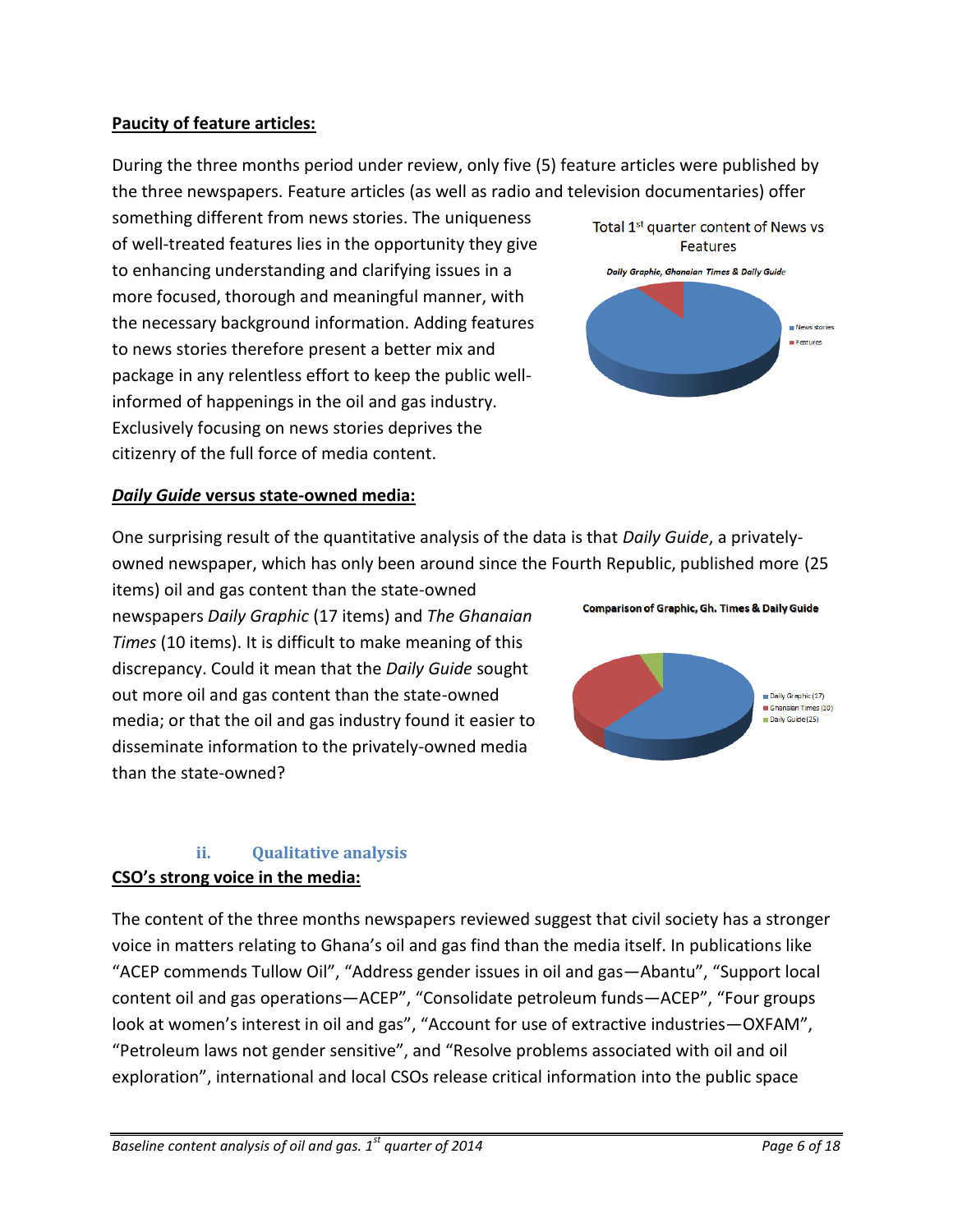using the mass media of public communication. By this act, CSO's present a posture of being the conscience of the people.

The CSO content of the newspapers studied included gender issues and concerns about the management of the proceeds from the oil and gas industry. Through NETRIGHT, the voice of a queen mother from the Western Region made it into the media in the story "Resolve problems associated with oil and oil exploration."

## **Event-driven and he/she said content:**

Reading the oil and gas content for the three-month study period reveals the preponderance of event-driven items. With the exception of the five (5) feature articles, all the oil and gas content for the period under review fall into the category of event-driven and 'he/she said'. That is the nature of direct news reporting: an institution organizes an event like a press briefing, a workshop or a conference; invites media personnel to attend; the journalists listen to the information that is already packaged by the news sources for dissemination to the media; after the event, the participating journalists write their stories based on what they heard at the event and/or whatever exclusive information they pick up through interviews on the sidelines of the event.

This type of content is therefore derived from passive events during which journalists receive information, process it and then disseminate it through their news media. This type of content does not entail getting ones hands dirty—so to speak; it is straightforward and easy. The outcome of reporting whatever he or she, who is an authority figure, says in a passive setting could predictably result in content that will at best present superficial material that lacks depth and is uncritical, casual and petty with little consequence.

Not surprisingly, the type of content studied in the three newspapers during the three month period generated by event-driven sources were characterized by 'he/she said', and were mostly one-sided and single-sourced items probably without checks on facts from other sources through research. But without a doubt, behind every "he said, she said" might be a ton of other important things that are not said and may never be said!

## **'Officialdom-speak' packaged as credible content:**

Officialdom has a strong voice in the oil and gas content analyzed over the three-month period in the three newspapers. Such content from officialdom may not have the benefit of thorough media critique and may not leave room for questioning. Typically, such content generate publicity for officialdom and worst of all, allow officialdom to get off the hook without becoming accountable, and further project an industry player as a good citizen. This is especially so when an industry like oil and gas, which should be critically interrogated, rather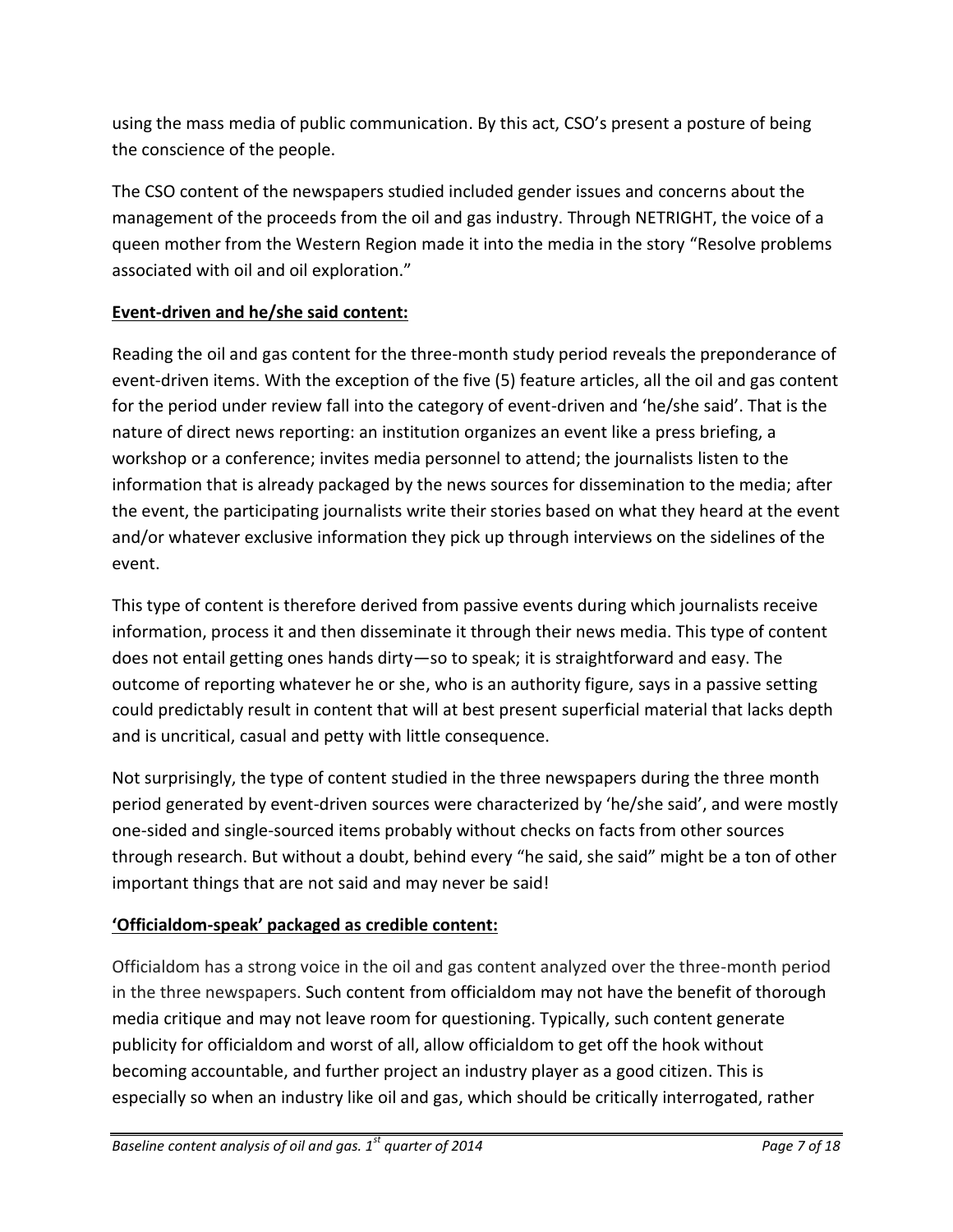generates its own news and the media allows itself to be used as free and willing conduits to disseminate oil and-gas content.

The most detailed publication on the oil and gas industry was in the *Daily Graphic* of March 26. It was a centre-spread publication dubbed a 'Special Feature' with photographs of the sector minister and the CEO of the National Petroleum Authority (NPA). The Special Feature is entitled, "Indegenisation of Ghana's downstream petroleum industry: NPA makes progress." On face value, it appears to be a detailed treatment of an oil and gas industry subject matter. But on closer examination, it reads like a public relations promotion piece that is veiled as a feature article of substance. Not surprisingly, the source of the article was the Public Relations and Consumer Service Department of the NPA. This feature is an example of 'officialdom speak' at the highest level because it is without any media intervention.

This ''Special Feature' was therefore at best a promotional piece that served the purpose of providing a key industry player with an uninterrupted opportunity to give out a one-sided information to the reading public. Packaging this type of content, which is one-sided with no media moderation, and publishing it as a special and credible item is misleading to uncritical and unsuspicious readers.

The promotional opportunity was tantamount to giving advertising space for free to the NPA to toot is own horns without being questioned by the media. Ideally, this officialdom feature article should have been accompanied with a media caveat that it was only a one-sided promotional piece. Additionally, later, this article should have triggered follow-ups of mediainitiated content for future publications.

The paucity of media-generated content on oil and gas is worrying. This situation leads to a justifiable query because it probably suggests that if civil society and officialdom do not speak out through avenues like workshops, seminars and media briefings to provide oil and gas content, the media on its own would not carry oil and gas content in consistency with a constitutional mandate to "uphold the responsibility and accountability of the Government to the people of Ghana."

The results of this content analysis do not point to a media that has an unbending posture to keep a watchful eye on the oil and gas industry of Ghana. Like other extractive industries, the oil and gas sector presents pertinent issues for strong advocacy. No casual and by-chance publications on the sector by the media will therefore bring about the much-desired accountability and responsibility of the government to the people of Ghana in this all-important industry.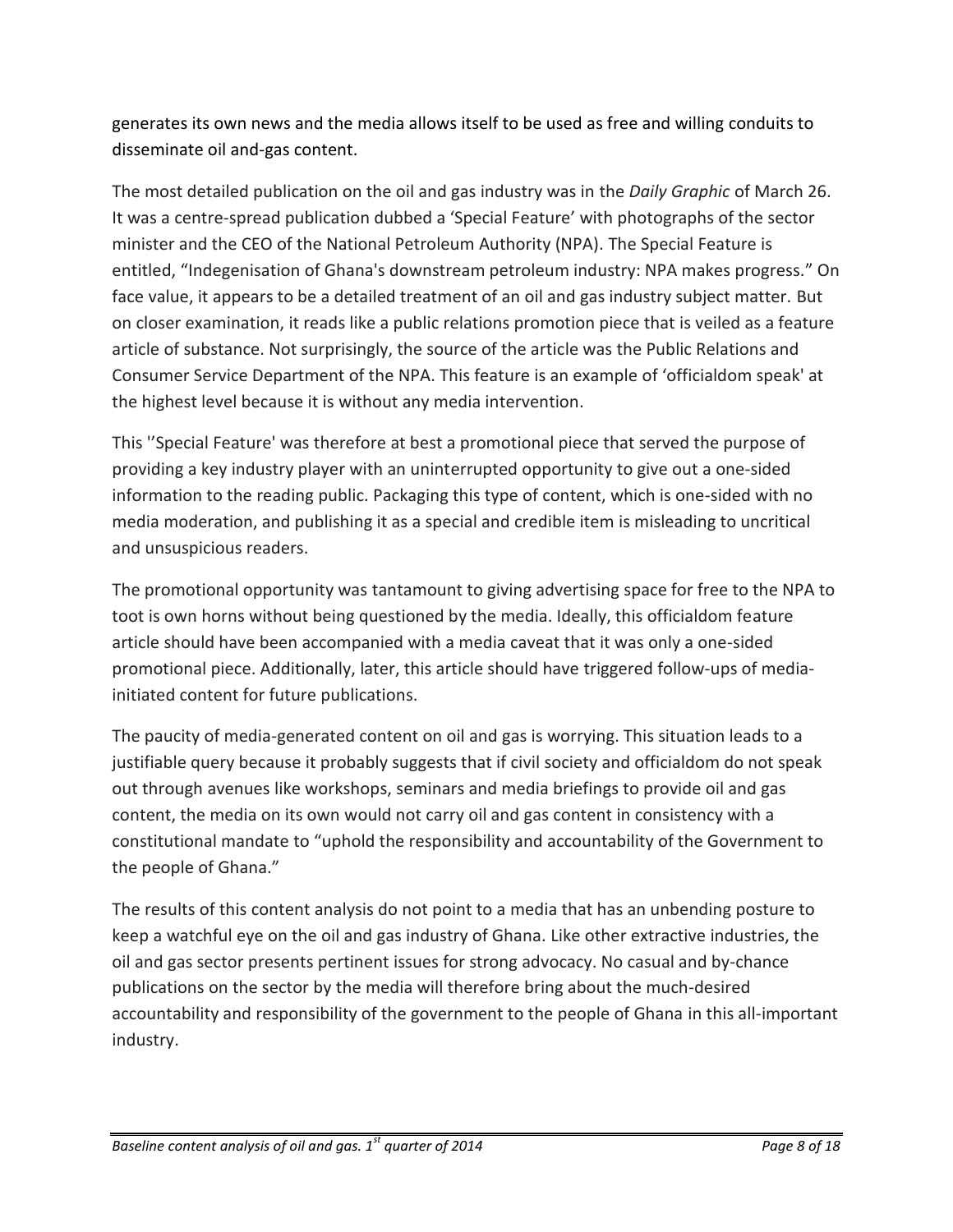## **3. COMPARISON OF FIRST QUARTERS OF 2013 AND 2014**

<span id="page-9-0"></span>**Increase in oil and gas content:** In 2013, the three newspapers studied published 26 news stories and no feature articles. Over all, the first quarter of 2014 saw an appreciable increase in oil and gas content in comparison with the 2013 figures. There were 47 news stories and five (5) feature articles in 2014. In comparison, there were 26 new stories and zero feature articles during the same period of 2013. This marks a 100% increase in oil and gas content over a one year period during the first



quarter studied.<sup>3</sup> A 100% increase in content over a one year period is impressive indeed. The increase may suggest that the media is becoming more interested in oil and gas information. There were as many oil and gas advertisements in 2013 (26 total) as there were news stories and feature articles combined in that year.

#### **Sources of media content:**

The results of the content of the three newspapers studied are categorized here under four main sources. They are: officialdom (27 items), public relations (4 items), civil Society (15 items) and media-generated (2 items). 4

#### **Substantive content versus advertising content:**

During the three-month period studied, advertising content was significantly higher in 2013 compared with that of 2014. While during the first quarter of 2013, the three newspapers published a total of 26 advertisements as against 20 substantial editorial content (a combination of news stories and feature articles), during the same period of 2014, there were only five (5) advertisements compared with 52 substantial content.







In the low advertising period of 2014, the *Daily Guide* did not publish any advertisement but the state-owned newspapers published a few *(Daily Graphic*—4) and *The Ghanaian Times*

 $\overline{a}$ 

<sup>3</sup> *Appendix 1a and 1b present the data of 2013 and 2014*.

<sup>4</sup> *See Appendix 1.b. for the Frequency Table for January-March 2013 Oil & Gas content in the three newspapers studied.*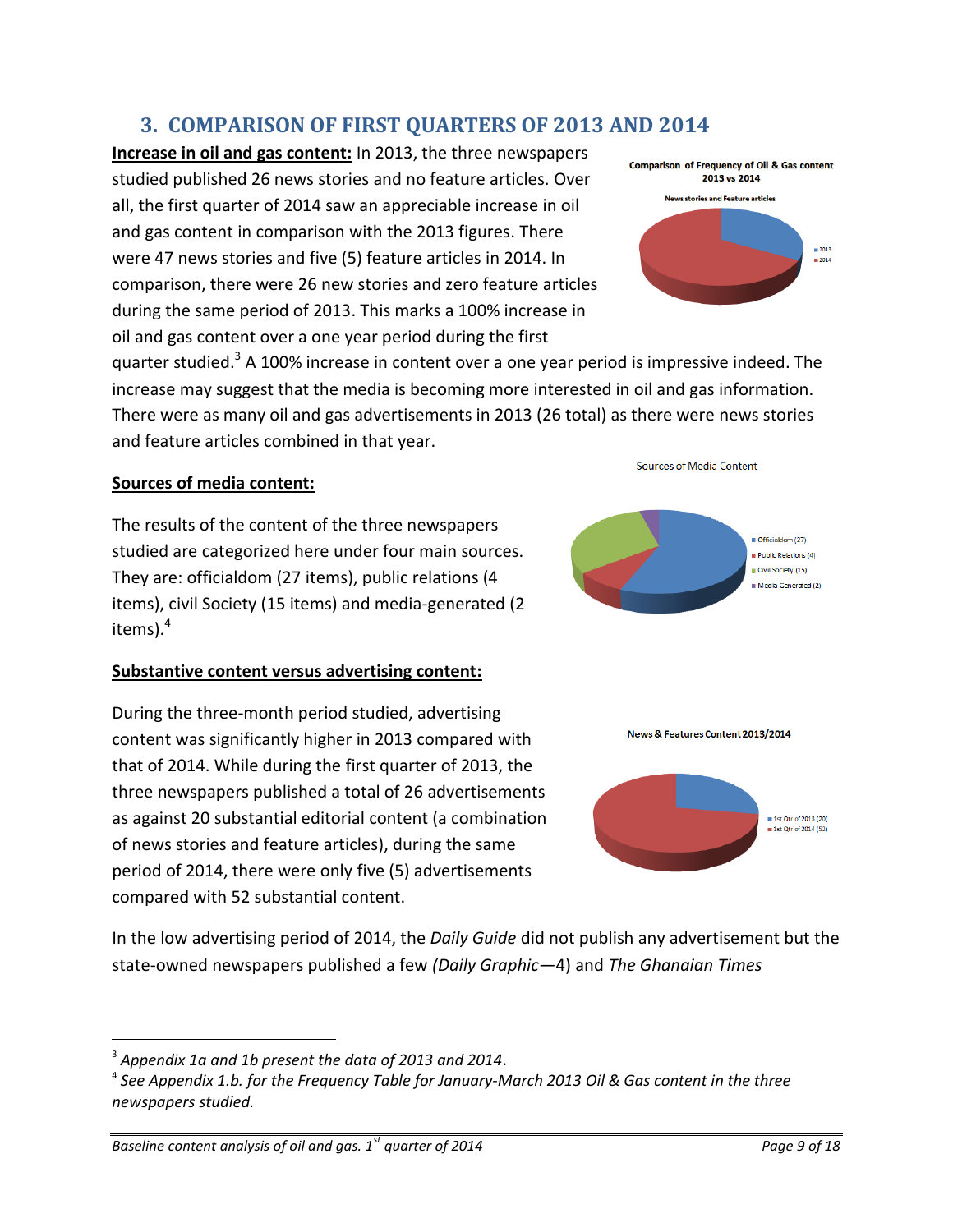published one advertisement. These figures stand in sharp contrast to those of 2013 when the *Daily Graphic* published 13, *The Ghanaian Times* six and the *Daily Guide* seven.

It is worth noting that most advertising content during the period studied were for oil and gas workshops with promises to train participants to undertake work in the oil and gas sector. The result of this study is therefore indeed interesting because it probably suggests that 2014 has seen a glut in trainees for the new oil and gas sector and that initial enthusiasm to acquire specialized training to work in the sector has dissipated over the past one year or so.

## *Daily Guide* **versus state-owned media:**

The results of the oil and gas content analysis for the first quarters of both 2003 and 2014 revealed a surprising trend: *Daily Guide* published more oil and gas content than the two stateowned newspapers. It is difficult to understand how this happened since all the three newspapers published stories from officialdom and civil society and had very little or no mediagenerated content. For instance, it is not clear why the *Daily Guide* was able to access and publish 25 items in 2014 and 20 in 2013 whilst the *Daily Graphic*, the leading and oldest newspapers in the country published only 2 items in 2013 and 17 in 2014 whilst *The Ghanaian Times* published 4 items in 2013 and 10 items in 2014.

#### **Increase in oil and gas content:**

All the three newspapers showed an appreciable increase in the number of oil and gas news stories and feature articles they published. It is not known what factors accounted for the increase in the content. One may however guess, based on the results of this content analysis, that Civil Society Organizations have become more active in bringing up oil and gas issues to the attention of the public. The media itself cannot take credit for the increase in oil and gas content over the past year.

During the same period—the first quarter—the *Daily Graphic* increased its content from two publications in 2013 to 17 in 2014. *The Ghanaian Times* also increased its content—from four (4) in 2013 to 10 in the year 2014. Compared to the state-owned newspapers, the *Daily Guide*, on the other hand, showed less increase (from 20 in 2013 to 25 in the year 2014).

However, all of the 2013 oil and gas contents were news stories, with no feature articles. So in effect, the three newspapers improved their reporting from a zero features publication to five (5). Although this represents an increase, the publication of five feature articles during a threemonth period is woefully inadequate.

Unlike the situation in 2013 when the two state-owned newspapers appeared to have gone to sleep and therefore did not publish any content on oil and gas in January, 2014 saw a good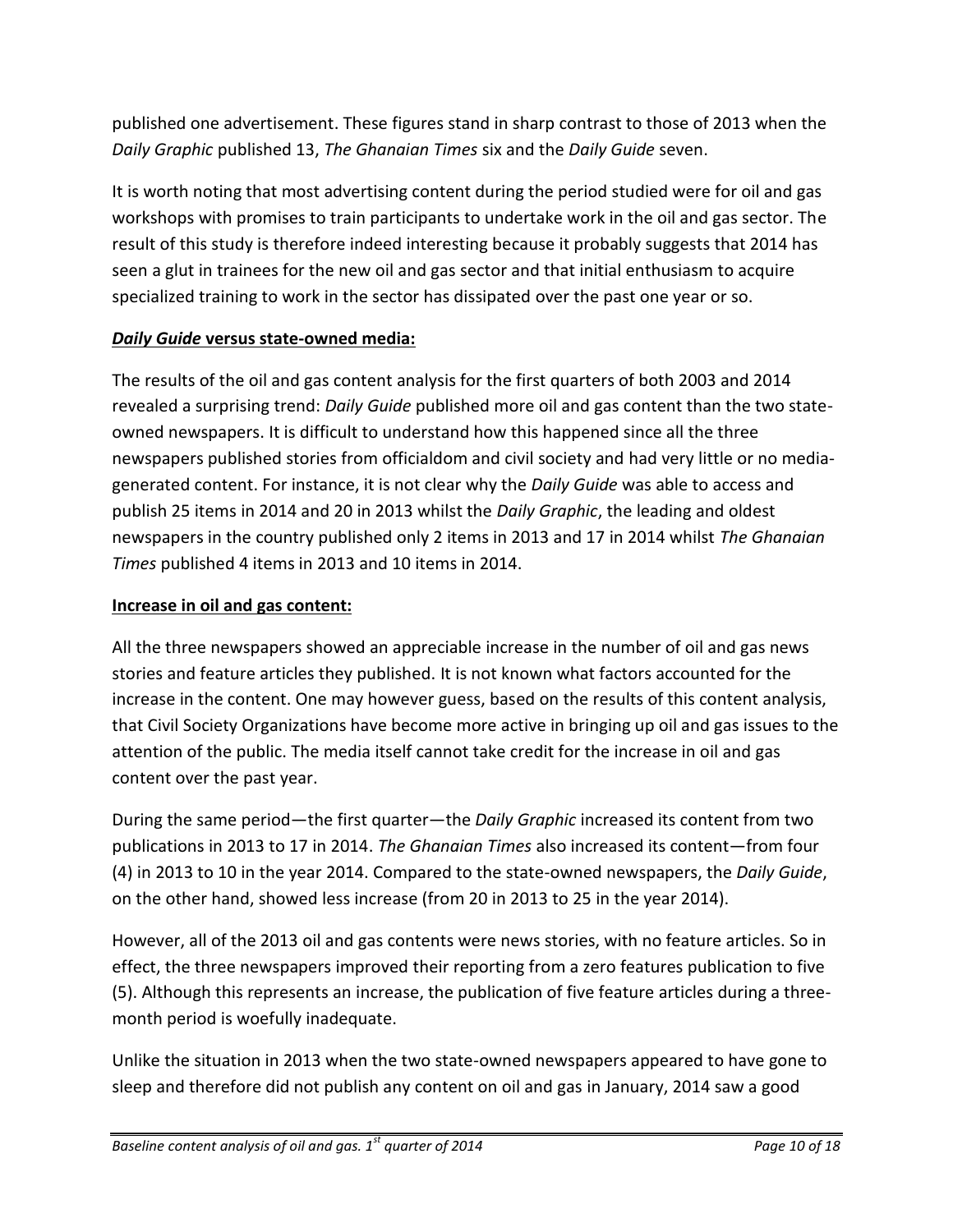spread of the content over the three-month period of the study (January--15, February—15 and March--22).

## **Placement of content:**

The placement of content in a newspaper matters. Placement helps newspaper content to either stand-out or be hidden. Placement gives profile and prominence to content. It is the placement that tells the reader the importance editorial attaches to a story. For instance, stories on front page, centre-spread and back pages are considered as more prominent than those in less weighty pages. In both the first quarters of 2013 and 2014, no oil and gas news story was placed on either the front or back pages, the highest profile pages of a newspaper. The *Daily Graphic*, however, published what it termed a 'Special Feature' in the center-spread of one issue. Unfortunately however, that 'Special Feature' was a mere public relations piece that gave free space to a key player in the oil and gas industry to tell its own story to readers. The feature was authored by the public relations unit of that company.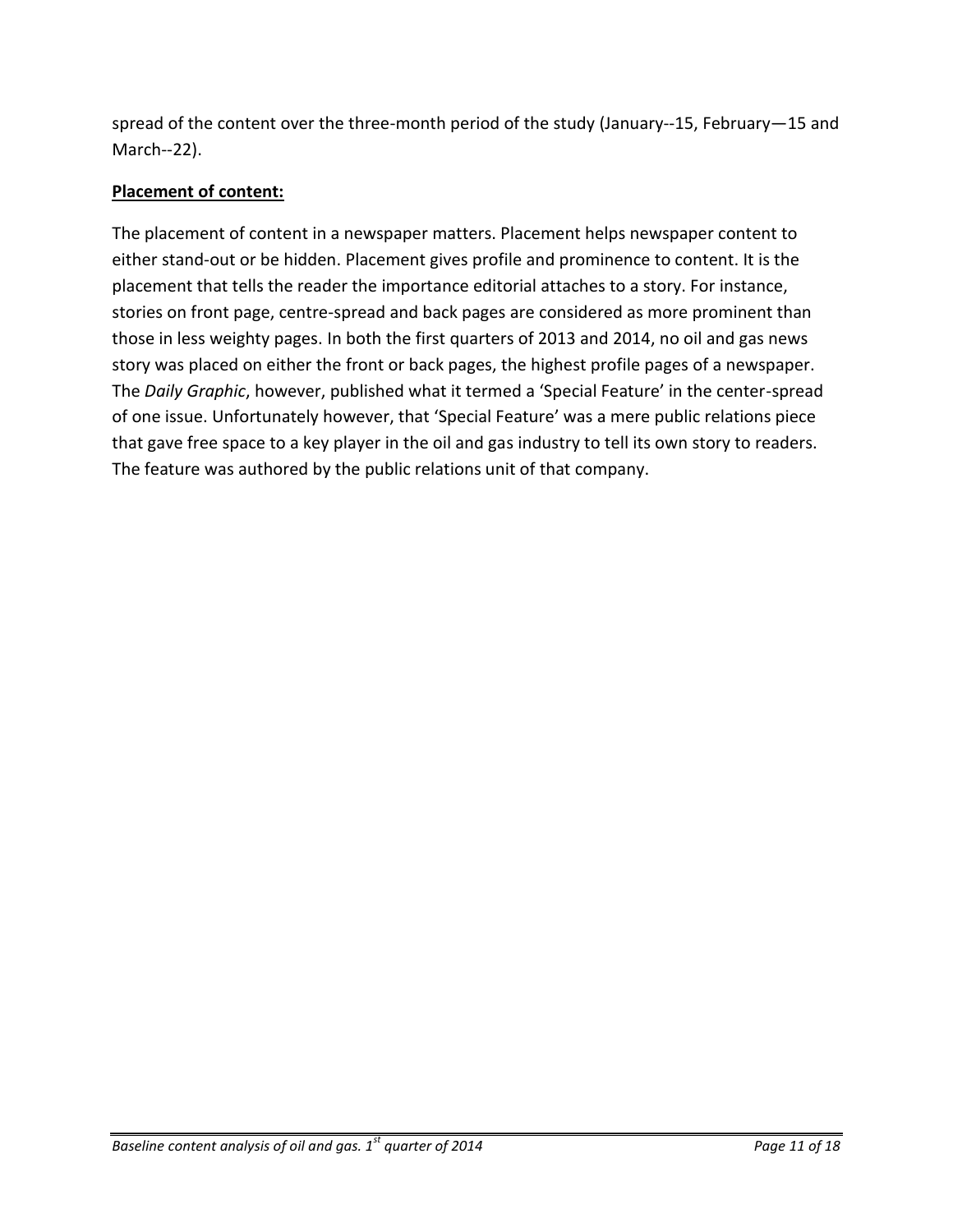■ 1st Qtr of 2013 (26)  $\equiv$  1st Otr of 2014 (5)

## <span id="page-12-0"></span>**4. CONCLUSIONS**

**i. Increase in oil and gas content:** The increase of oil and gas content (news

stories and feature articles) from 26

items in 2013 to 52 items in 2014 represents a 100 per cent increase. This rate of increase is impressive. However, this increase is about the quantity and not the quality of content. Fortunately, the first quarter of 2014 also saw a reduction in oil and gas advertisements in the newspapers studied (from a total of 26 in 2013 to 5 in 2014). Probably, with the initial national excitement and focus shifting from oil and gas workshops and conferences, there will be a heightened interest in the substantial matters like the responsible management of the proceeds from the resource—which could then be taken up by the media.

- ii. **Media-generated content:** The media is not generating adequate oil and gas content. It is over-reliant on outside sources for media content. The nature of the oil and gas industry in particular and of the extractive industries in general is such that the media must necessarily set out on its own and with determination and consistency, initiate and investigate issues, and bring them to the attention of the citizenry.
- iii. **Paucity of feature articles:** There were no feature articles in the three newspapers studied during the first quarter of 2013. The situation changed slightly in 2014 with the publication of five (5) feature articles. These are inadequate and present a worrying trend. It is worth asking: why are media personnel not writing feature articles on oil and gas? The explanation may lie in the lack of expertise and confidence to write features on a sector that is so technical.
- iv. **Investigative content:** With the exception of some CSO content that alerts readers of goings-on in the oil and gas sector, the media did not generate and publish investigative content.
- v. **Contributions of Civil Society Organizations:** The results of the content analysis suggest that CSOs are making considerable contributions to the public discourse on the oil and gas industry. Unfortunately, the media simply regurgitates what CSO churns out with little or no follow-ups. Both the media and civil society owe it to the nation to become effective advocates and the conscience of the people in protecting the oil and gas resource.
- vi. **Media spoon-feeding:** The media's reliance on maintaining a passive posture by being at the receiving end of packaged information from civil society, governmental and oil and gas industry sources amounts to spoon-feeding. This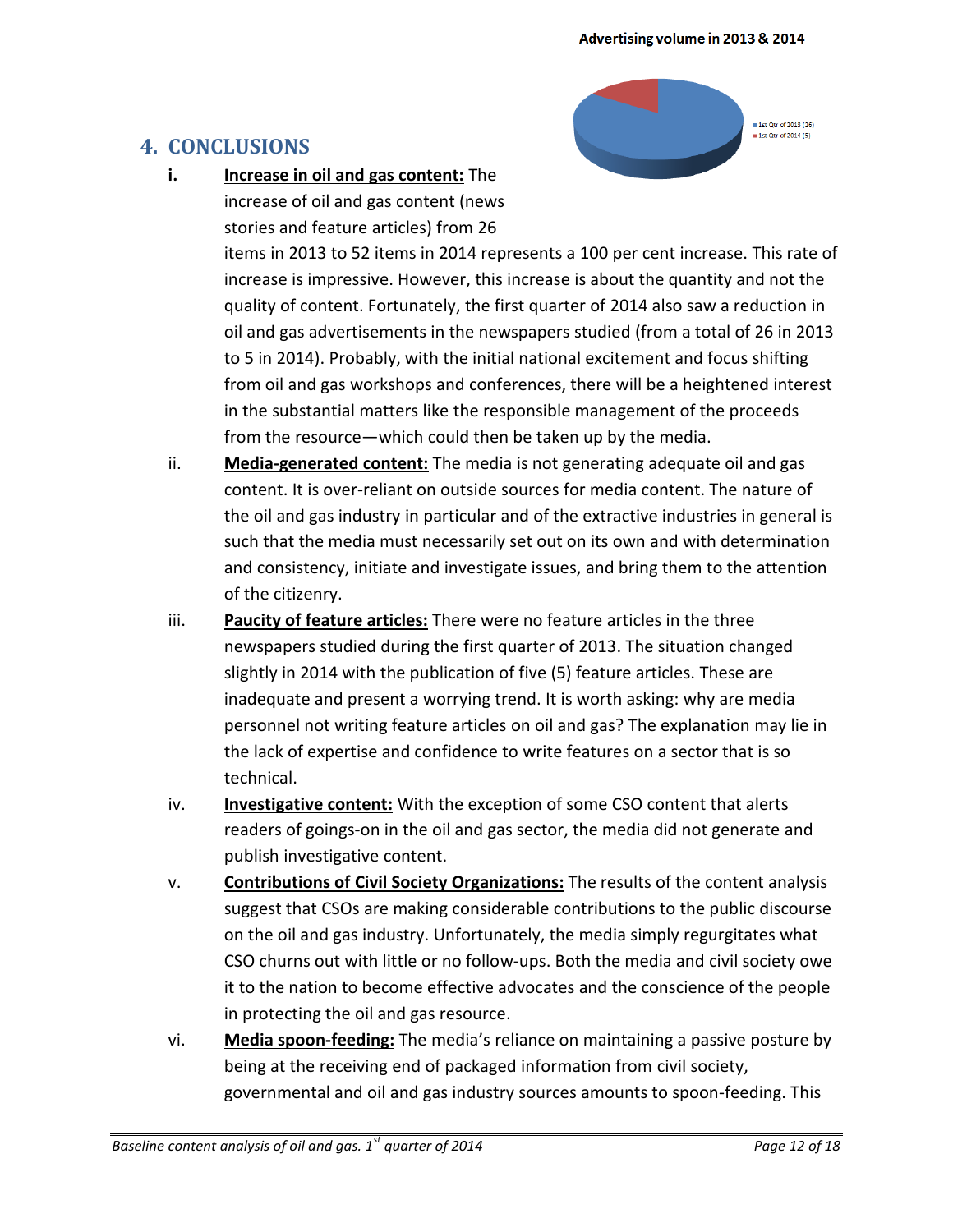posture of the media is a marker of laziness and a desire to settle for mundane information. Content that is generated through such passivity cannot be as critical and questioning as is needed in the oil and gas industry, with its characteristic potential for corruption and mismanagement.

- vii. **Type of content:** The emerging oil and gas industry is not receiving the needed purposeful, thorough, systematic, strategic and conscientious attention by Ghana's media.
- viii. **Doing follow-ups:** The study did not find instances of follow-ups to published news stories. Rather, there was an appearance of satisfaction with single stories.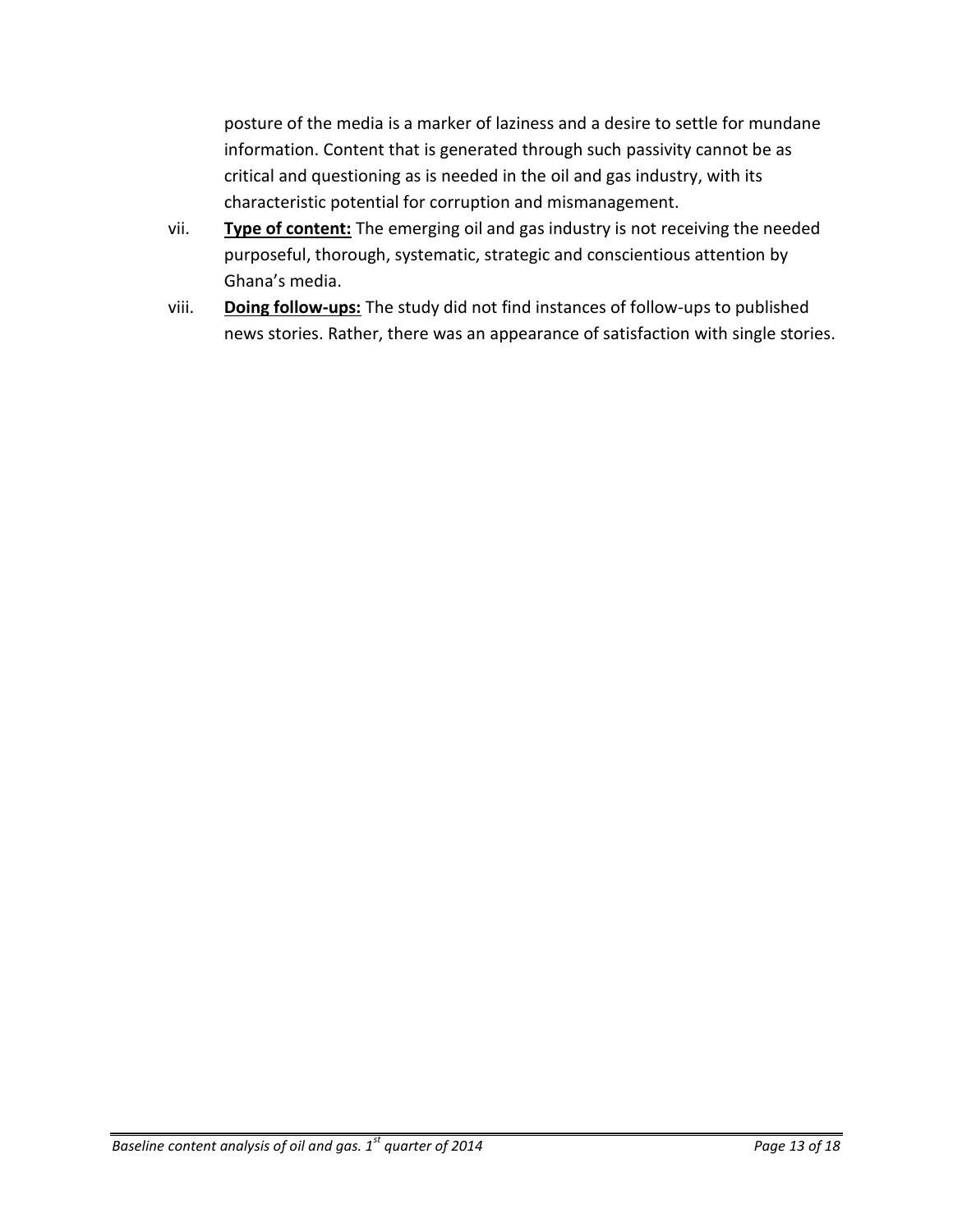## <span id="page-14-0"></span>**5. RECOMMENDATIONS**

- i. **Media empowerment:** It is critical to empower the media as an institution with expertise, strategy, interest, motivation, courage of conviction, and determination to consistently focus on reporting on the oil and gas industry in order to make the desired impact.
- ii. **1992 Constitution & Accountable governance:** Training of media personnel in oil and gas should focus on encouraging trainees to remember the importance of upholding **"the responsibility and accountability of the Government to the people of Ghana"** in this emerging industry as is consistent with the spirit and intent of the 1992 Constitution. The watchdog, the mass media, cannot afford to be asleep in the oil and gas sector. Reporting on the oil and gas industry should therefore be approached from the vantage point of advocacy journalism.
- iii. **Quality & quantity of media content:** Training of media in oil and gas should emphasize issues of adequacy and comprehensiveness, which should necessarily include how to effectively weave in background information into media content. The training should also include strategies to track the life cycles of oil and gas issues.
- iv. **CSO can increase features content:** Civil society actors, who are experts in the oil and gas industry and has it as their main focus, should endeavour to write feature articles for publication in our newspapers instead of only releasing information through media briefings.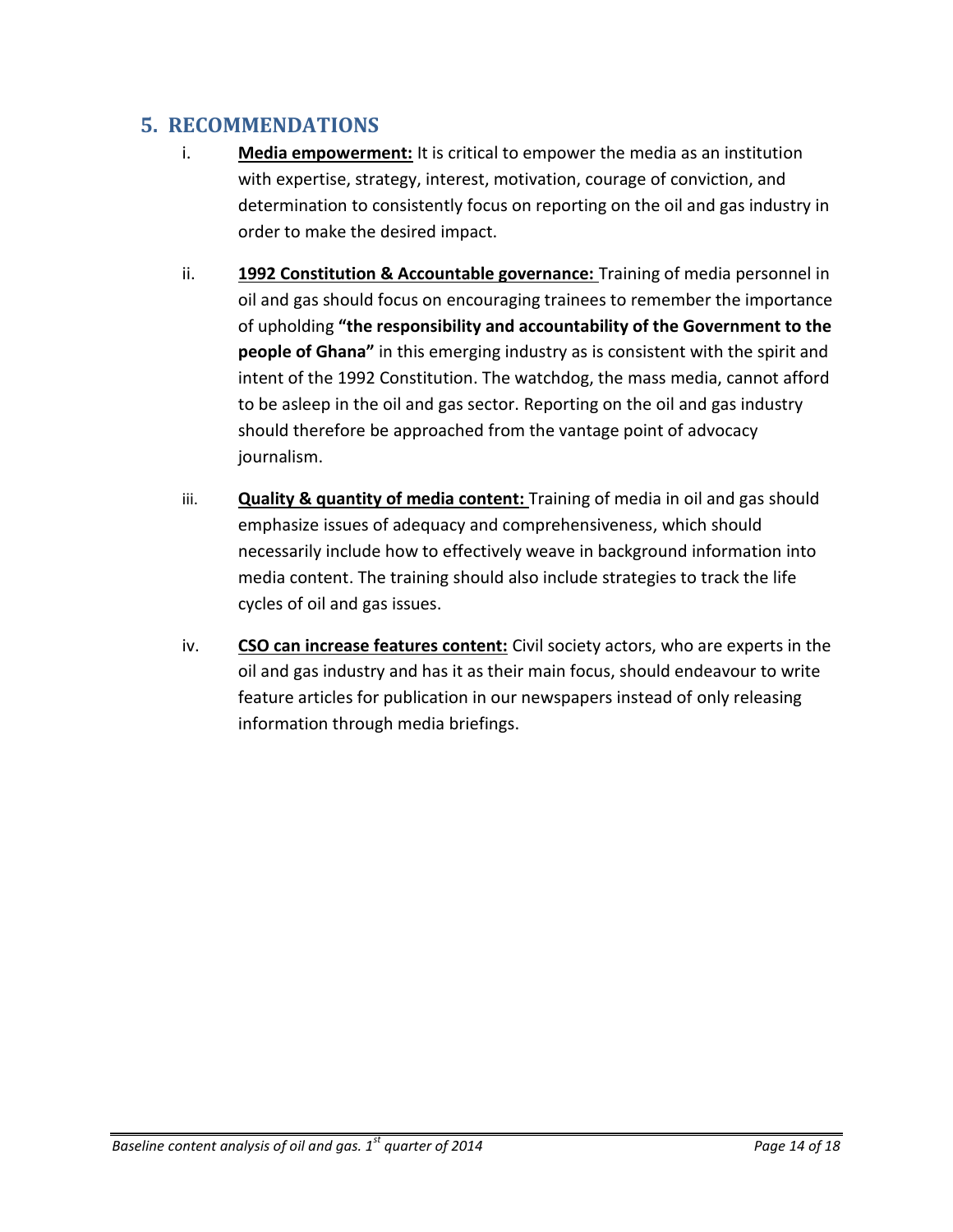## **APPENDIX 1: DATA OF CONTENT OF 1ST QUARTER OF 2014 AND 2013**

| <b>News</b><br><b>Papers</b> |     | <b>News Stories</b> |     | <b>Total</b> | Percentage |     | <b>Features</b> |     | <b>Total</b> | Percentage | Sum of<br><b>News</b>                   | Percentage<br>Sum of<br><b>News</b>     |     | <b>Adverts</b> |     | <b>Total</b> | Percentage |
|------------------------------|-----|---------------------|-----|--------------|------------|-----|-----------------|-----|--------------|------------|-----------------------------------------|-----------------------------------------|-----|----------------|-----|--------------|------------|
|                              | Jan | Feb                 | Mar |              |            | Jan | Feb             | Mar |              |            | <b>Stories &amp;</b><br><b>Features</b> | <b>Stories &amp;</b><br><b>Features</b> | Jan | Feb            | Mar |              |            |
| Daily                        |     |                     |     |              |            |     |                 |     |              |            |                                         |                                         |     |                |     |              |            |
| Graphic                      |     |                     | 4   | 13           | 28%        |     | <b>.</b>        |     | 4            | 80%        | 17                                      | 33%                                     |     |                |     | 4            | 80%        |
| Ghanaian                     |     |                     |     |              |            |     |                 |     |              |            |                                         |                                         |     |                |     |              |            |
| <b>Times</b>                 | Ŧ.  |                     | ∽   | 10           | 21%        | 0   | 0               | 0   | 0            | 0%         | 10                                      | 19%                                     | 0   |                | 0   |              | 20%        |
| Daily                        |     |                     |     |              |            |     |                 |     |              |            |                                         |                                         |     |                |     |              |            |
| Guide                        | 6   |                     | 13  | 24           | 51%        | 0   | 0               |     |              | 20%        | 25                                      | 48%                                     | 0   | 0              | 0   | $\mathbf{0}$ | 0%         |
| <b>Total</b>                 | 14  | 14                  | 19  | 47           | 100%       |     |                 | 3   | 5            | 100%       | 52                                      | 100%                                    |     |                |     | 5            | 100%       |

## **1a. Frequency Table for January-March 2014 Oil & Gas content in three newspapers**

**1.b Frequency Table for January-March 2013 Oil & Gas content in three newspapers**

<span id="page-15-2"></span><span id="page-15-1"></span><span id="page-15-0"></span>

| <b>News</b>   | <b>News Stories</b> |   | <b>Total</b>    |              | Percentage |                | <b>Features</b> |                                         | <b>Total</b> | Percentage | Sum of<br><b>News</b><br><b>Stories &amp;</b><br><b>Features</b> | Percenta<br>ge Sum<br>of News | <b>Adverts</b><br>Q <sub>1</sub> |   |    | <b>Total</b> | Percentage |
|---------------|---------------------|---|-----------------|--------------|------------|----------------|-----------------|-----------------------------------------|--------------|------------|------------------------------------------------------------------|-------------------------------|----------------------------------|---|----|--------------|------------|
| <b>Papers</b> | Q <sub>1</sub>      |   |                 |              |            | Q <sub>1</sub> |                 | <b>Stories &amp;</b><br><b>Features</b> |              |            |                                                                  |                               |                                  |   |    |              |            |
| Daily         |                     |   |                 |              |            |                |                 |                                         |              |            |                                                                  |                               |                                  |   |    |              |            |
| Graphic       | 0                   |   | h<br>$\epsilon$ | $\mathbf{2}$ | 8%         | 0              |                 | 0                                       | 0            | #DIV/0!    | $\mathbf{2}$                                                     | 8%                            | $\overline{0}$                   | 0 | 13 | 13           | 50%        |
| Ghanaian      |                     |   |                 |              |            |                |                 |                                         |              |            |                                                                  |                               |                                  |   |    |              |            |
| <b>Times</b>  | 0                   |   | 4               | 4            | 15%        | 0              | 0               | 0                                       | 0            | #DIV/0!    | 4                                                                | 15%                           | 0                                | ი | 6  | 6            | 23%        |
| Daily Guide   | 0                   |   | 20              | 20           | 77%        | 0              |                 | 0                                       | 0            | #DIV/0!    | 20                                                               | 77%                           | $\mathbf{0}$                     | 0 |    |              | 27%        |
| Total         | 0                   | 0 | 26              | 26           | 100%       | $\mathbf{0}$   | $\Omega$        | 0                                       | 0            | 100%       | 26                                                               | 100%                          | $\mathbf{0}$                     | U | 26 | 26           | 100%       |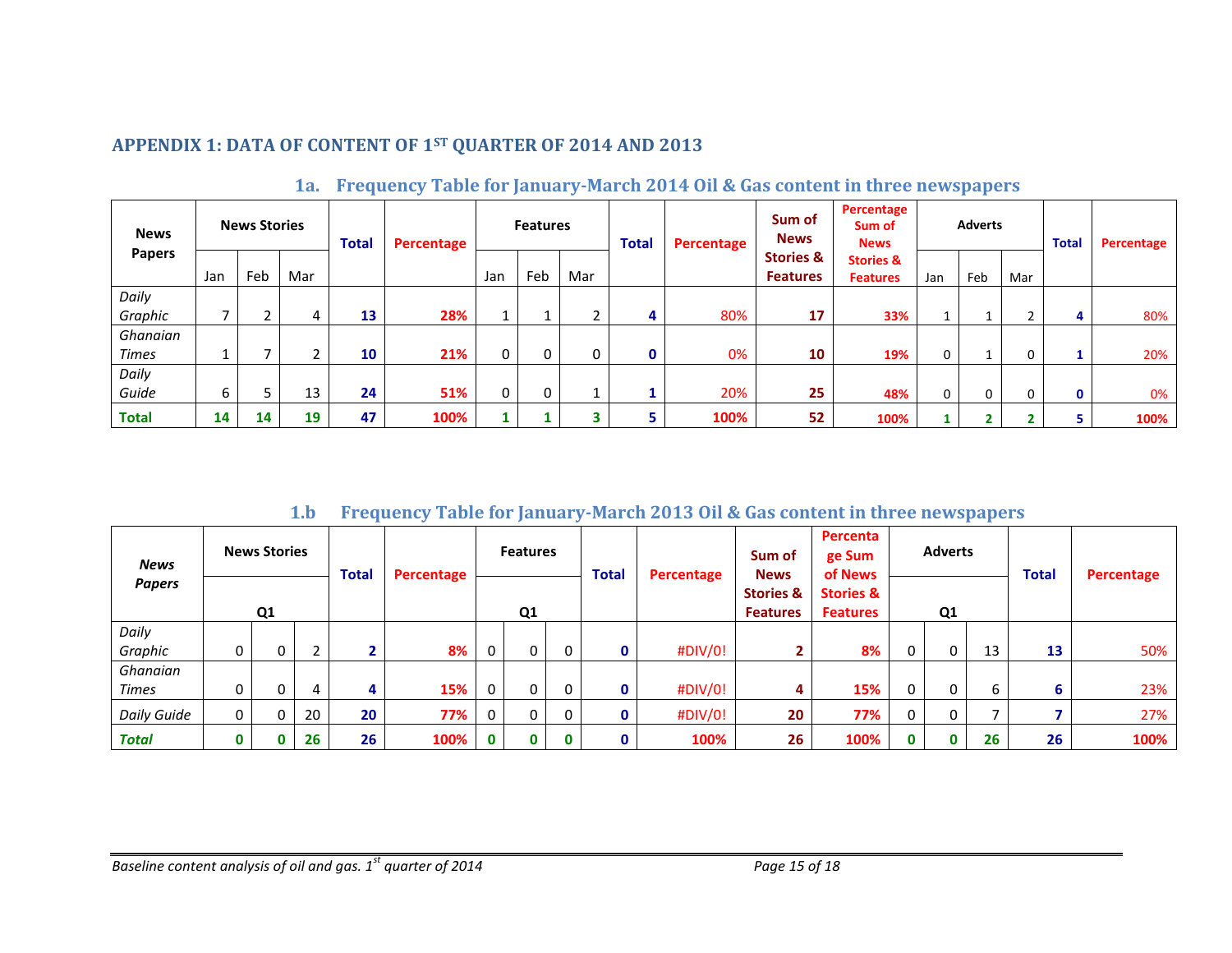# **APPENDIX 2: NEWSPAPER CONTENT 1ST QUARTER OF 2014**

<span id="page-16-0"></span>

| No.            | <b>NEWS PAPER</b>    | <b>DATE</b> | <b>DAY</b> | <b>PAGE</b>    | <b>TITLE</b>                                                                                   | <b>Comments</b>                   |
|----------------|----------------------|-------------|------------|----------------|------------------------------------------------------------------------------------------------|-----------------------------------|
| $\mathbf{1}$   | <b>Daily Graphic</b> | 1/3/2013    | Friday     | $\overline{7}$ | Oil and Gas activities in Ghana                                                                | Feature. Author is in<br>academia |
| $\overline{2}$ | <b>Daily Graphic</b> | 1/15/2014   | Wednesday  | 43             | OXFAM calls for transparency in use of resources                                               | News story                        |
| 3              | <b>Daily Graphic</b> | 1/24/2014   | Friday     | 13             | Address gender issues in oil and gas sector                                                    | News story                        |
| 4              | <b>Daily Graphic</b> | 1/25/2014   | Saturday   | 29             | US NGO supports SMEs in oil and gas sector                                                     | News story                        |
| 5              | <b>Daily Graphic</b> | 1/25/2014   | Saturday   | 24             | Ghana's oil production to drop : due to delays in<br>completion of Atuabo gas processing plant | News story                        |
| 6              | <b>Daily Graphic</b> | 1/27/2014   | Monday     | 69             | Atuabo gas plant must be completed on schedule                                                 | News story                        |
| $\overline{7}$ | <b>Daily Graphic</b> | 1/27/2014   | Monday     | 71             | We won't allow foreigners to take local jobs                                                   | News story                        |
| 8              | <b>Daily Graphic</b> | 1/30/2014   | Thursday   | 45             | Kosmos. Constructs improved fish-processing facility                                           | News story                        |
| 9              | <b>Daily Graphic</b> | 1/30/2014   | Thursday   |                | Diploma in oil and gas                                                                         | Advert                            |
|                | <b>FEBRUARY</b>      |             |            |                |                                                                                                |                                   |
| $\mathbf 1$    | <b>Daily Graphic</b> | 2/4/2014    | Tuesday    | 25             | MDPI oil and gas                                                                               | Advert                            |
| $\overline{2}$ | <b>Daily Graphic</b> | 2/17/2014   | Monday     | 47             | Atuabo free ports shore base facility: Crucial and<br>timely for oil industry                  | News story                        |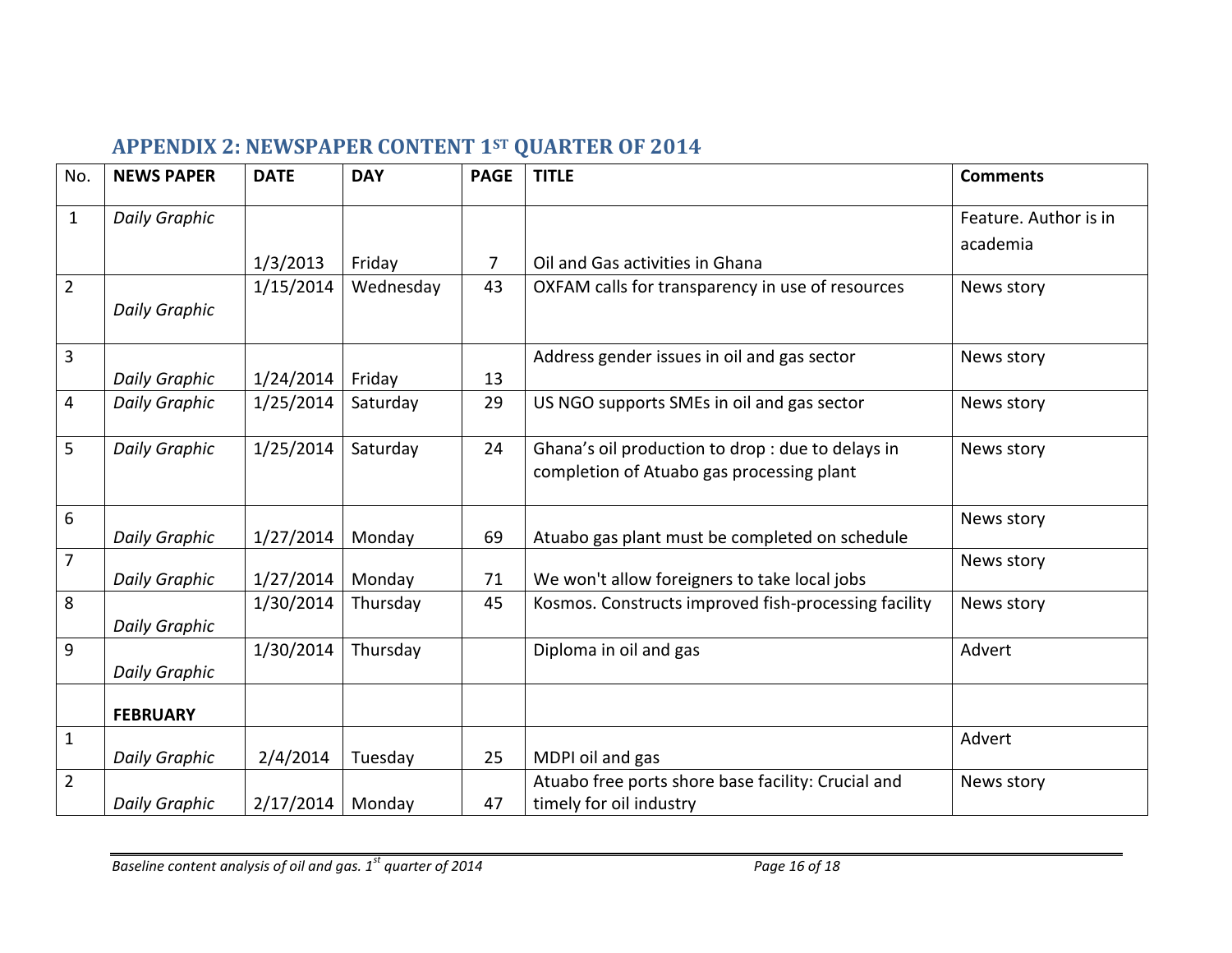| 3              | <b>Daily Graphic</b> | 2/20/2014 | Thursday  | 34 | The regulatory dynamics in the upstream industry                               | Feature (civil society)           |
|----------------|----------------------|-----------|-----------|----|--------------------------------------------------------------------------------|-----------------------------------|
| 4              | <b>Daily Graphic</b> | 2/25/2014 | Tuesday   | 13 | Four groups look out for women's interest                                      | News story                        |
|                |                      |           |           |    |                                                                                |                                   |
|                | <b>MARCH</b>         |           |           |    |                                                                                |                                   |
| $\mathbf{1}$   | <b>Daily Graphic</b> | 3/3/2014  | Monday    | 53 | Creating value for Ghana's oil & gas resources                                 | feature article                   |
| $\overline{2}$ | <b>Daily Graphic</b> | 3/19/2014 | Wednesday | 52 | Diploma in oil & gas management (Blue Crest<br>College)                        | advert                            |
| 3              | <b>Daily Graphic</b> | 3/20/2014 | Thursday  | 47 | Respect local content law: Prez tells oil companies                            | News story                        |
| 4              | <b>Daily Graphic</b> | 3/22/2014 | Saturday  | 43 | Account for use of extractive resources--Oxfam                                 | News story                        |
| 5              | <b>Daily Graphic</b> | 3/25/2014 | Tuesday   | 49 | Police set records straight on marine operations                               | News story                        |
| 6              | <b>Daily Graphic</b> | 3/26/2014 | Wednesday | 75 | Indegenisation of Ghana's downstream petroleum<br>industry: NPA makes progress | Special Feature--center<br>spread |
| $\overline{7}$ | <b>Daily Graphic</b> | 3/27/2014 | Thursday  | 27 | GNPC oil and gas learning foundation: call for<br>applications                 | advert                            |
| 8              | <b>Daily Graphic</b> | 3/29/2014 | Saturday  | 19 | Akuffo Addo warns Ghana, Nigeria against oil<br>dependency                     | News story                        |

| No. | <b>NEWS PAPER</b>  | <b>DATE</b> | <b>DAY</b> | <b>PAGE</b> | <b>TITLE</b>                         | <b>Comments</b> |
|-----|--------------------|-------------|------------|-------------|--------------------------------------|-----------------|
|     | <b>Daily Guide</b> | 1/17/2014   | Friday     |             | Gas project completion date extended | news story      |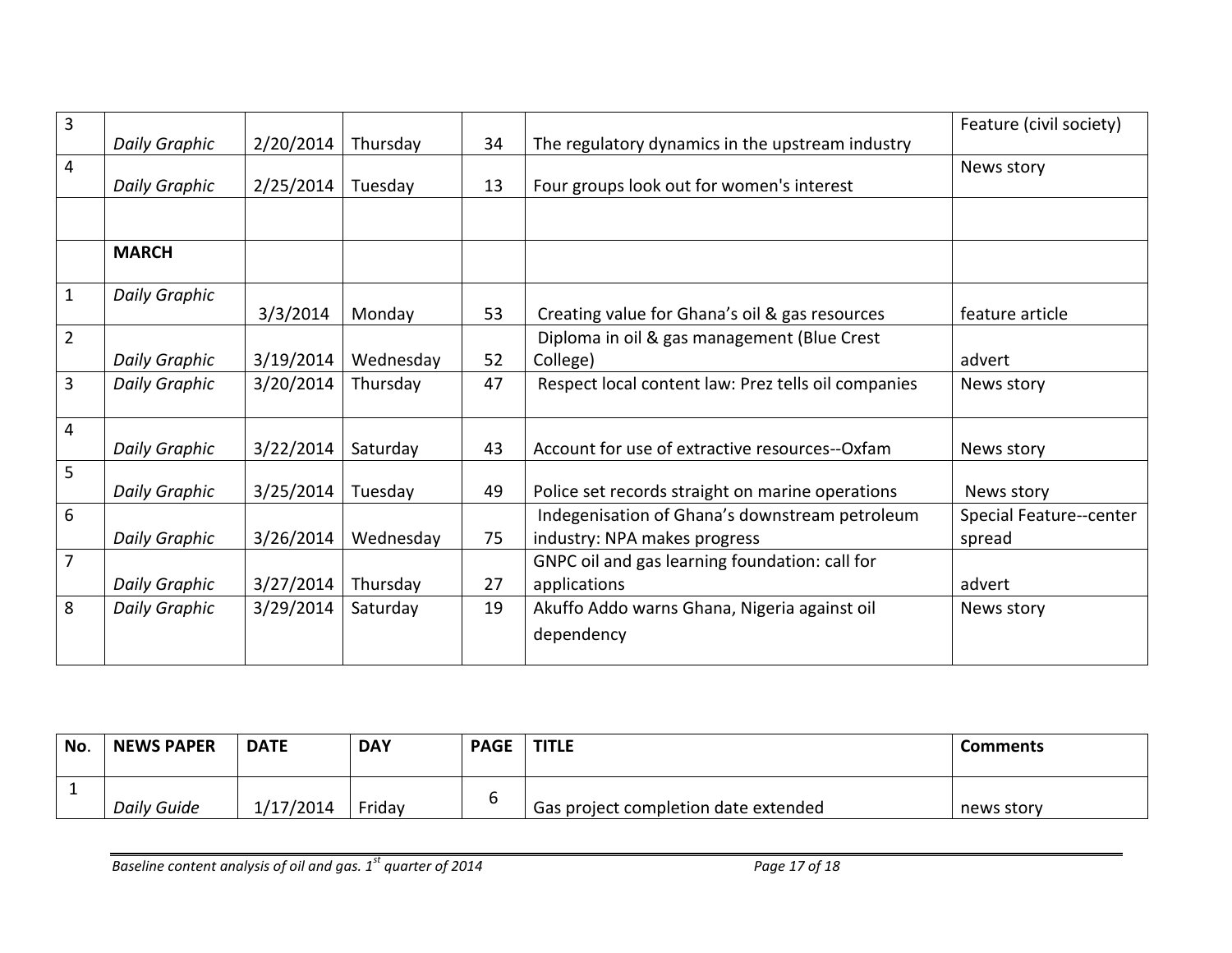| $\overline{2}$ | <b>Daily Guide</b> | 1/16/2014  | Thursday  | 8  | Oil service workers go wild               | News story |
|----------------|--------------------|------------|-----------|----|-------------------------------------------|------------|
| 3              | <b>Daily Guide</b> | 1/22/2014  | Wednesday | 8  | ACEP critiques petroleum law              | news story |
| 4              | <b>Daily Guide</b> | 1/24/2014  | Friday    | 8  | Consolidate Petroleum Funds--ACEP         | news story |
| 5              | <b>Daily Guide</b> | 1/27/2014  | Monday    |    | Gas flows by May                          | news story |
| 6              | <b>Daily Guide</b> | 1/29/2014  | Wednesday | 9  | EPA to approve gas flaring                | News story |
|                | <b>FEBRUARY</b>    |            |           |    |                                           |            |
| $\mathbf{1}$   | <b>Daily Guide</b> | 2/10/2014  | Monday    | 10 | Ghana Gas signs contract with Tullow      | news story |
| $\overline{2}$ | <b>Daily Guide</b> | 2/20/2014  | Thursday  | 9  | Ghana's oil outstrips cocoa               | news story |
| 3              | <b>Daily Guide</b> | 2/25/2014  | Tuesday   | 10 | Oil & Gas service providers wai           | News story |
| 4              | <b>Daily Guide</b> | 2/26//2014 | Wednesday | 10 | Ghana made gains from oil                 | News story |
| 5              | <b>Daily Guide</b> | 2/27/2014  | Thursday  | 10 | Support local oil and gas operators--ACEP | News story |
|                | <b>MARCH</b>       |            |           |    |                                           |            |
| $\mathbf{1}$   | <b>Daily Guide</b> | 3/7/2014   |           | 12 | 3 billion Naira oil funds still missing   | news story |
| $\overline{2}$ | <b>Daily Guide</b> | 3/14/2014  | Friday    | 26 | Brad Pitt movie thriller on Ghana's oil   | news story |
| 3              | <b>Daily Guide</b> | 3/10/2014  | Monday    | 10 | Atuabo gas plant ready                    | news story |
| $\overline{4}$ | <b>Daily Guide</b> | 3/10/2014  | Monday    | 10 | Oil service workers go wild               | News story |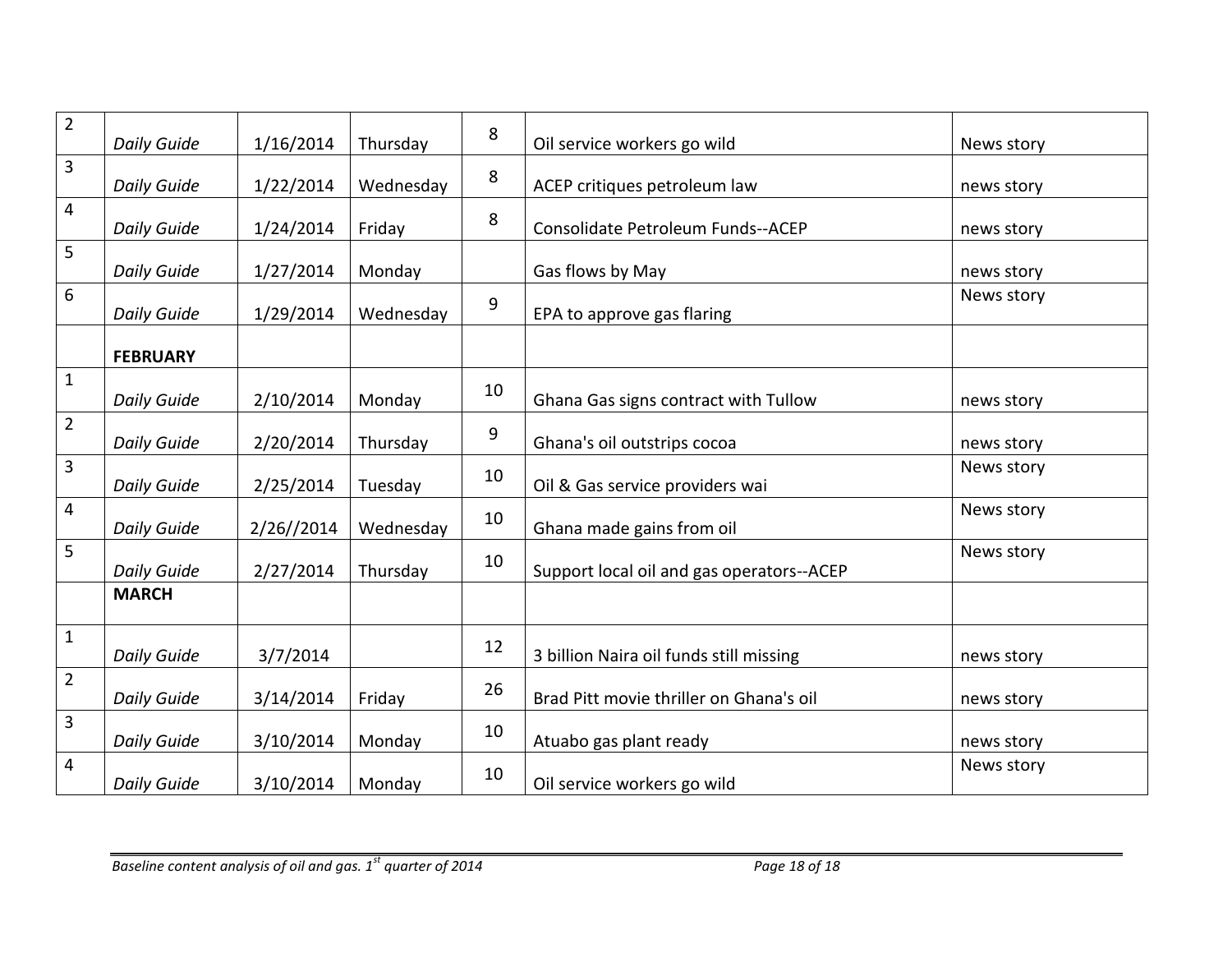| 5              |                    |           |           | 10 |                                     | News story             |
|----------------|--------------------|-----------|-----------|----|-------------------------------------|------------------------|
|                | <b>Daily Guide</b> | 3/4/2014  | Tuesday   |    | Ghana loses US70 million            |                        |
| 6              | Daily Guide        | 3/5/2014  | Wednesday | 20 | Petroleum ladies donate to school   | news story. a PR piece |
| $\overline{7}$ | <b>Daily Guide</b> | 3/7/2014  | Friday    | 10 | TAF frowns over TRO                 | news story             |
| 8              | <b>Daily Guide</b> | 3/21/2014 | Friday    | 10 | Blame MoFEP for Ghana's gas hitches | news story             |
| 9              | Daily Guide        | 3/24/2014 | Monday    | 10 | Gov't gives away oil blocks         | news story             |
| 10             | Daily Guide        | 3/25/2014 | Tuesday   | 12 | Nigeria's gov't backs oil industry  | news story             |
| 11             | Daily Guide        | 3/25/2014 | Tuesday   | 28 | Gas from Nigeria at your own peril  | Column                 |
| 12             | Daily Guide        | 3/26/2014 | Wednesday | 10 | Oil service workers on strike       | news story             |
| 13             | Daily Guide        | 3/28/2014 | Friday    | 7  | Reduce oil dependency               | news story             |
| 14             | Daily Guide        | 3/28/2014 | Friday    | 11 | <b>ACEP commends Tullow Oil</b>     | news story             |

| <b>No</b> | <b>NEWS PAPER</b>     | <b>DATE</b> | <b>DAY</b> | <b>PAGE</b> | <b>TITLE</b>                                          | <b>Comments</b> |
|-----------|-----------------------|-------------|------------|-------------|-------------------------------------------------------|-----------------|
|           |                       |             |            |             |                                                       |                 |
|           |                       |             |            |             |                                                       |                 |
|           |                       |             |            |             |                                                       |                 |
|           | <b>Ghanaian Times</b> | 1/16/2014   | Thursday   | 26          | Cote D'Ivoire braces to rival Ghana in oil production | News story      |
|           | <b>FEBRUARY</b>       |             |            |             |                                                       |                 |
|           |                       |             |            |             |                                                       |                 |
|           |                       |             |            |             |                                                       |                 |
|           | <b>Ghanaian Times</b> | 2/11/2014   | Tuesday    | 15          | Ghana Gas signs pact with Tullow                      | News story      |